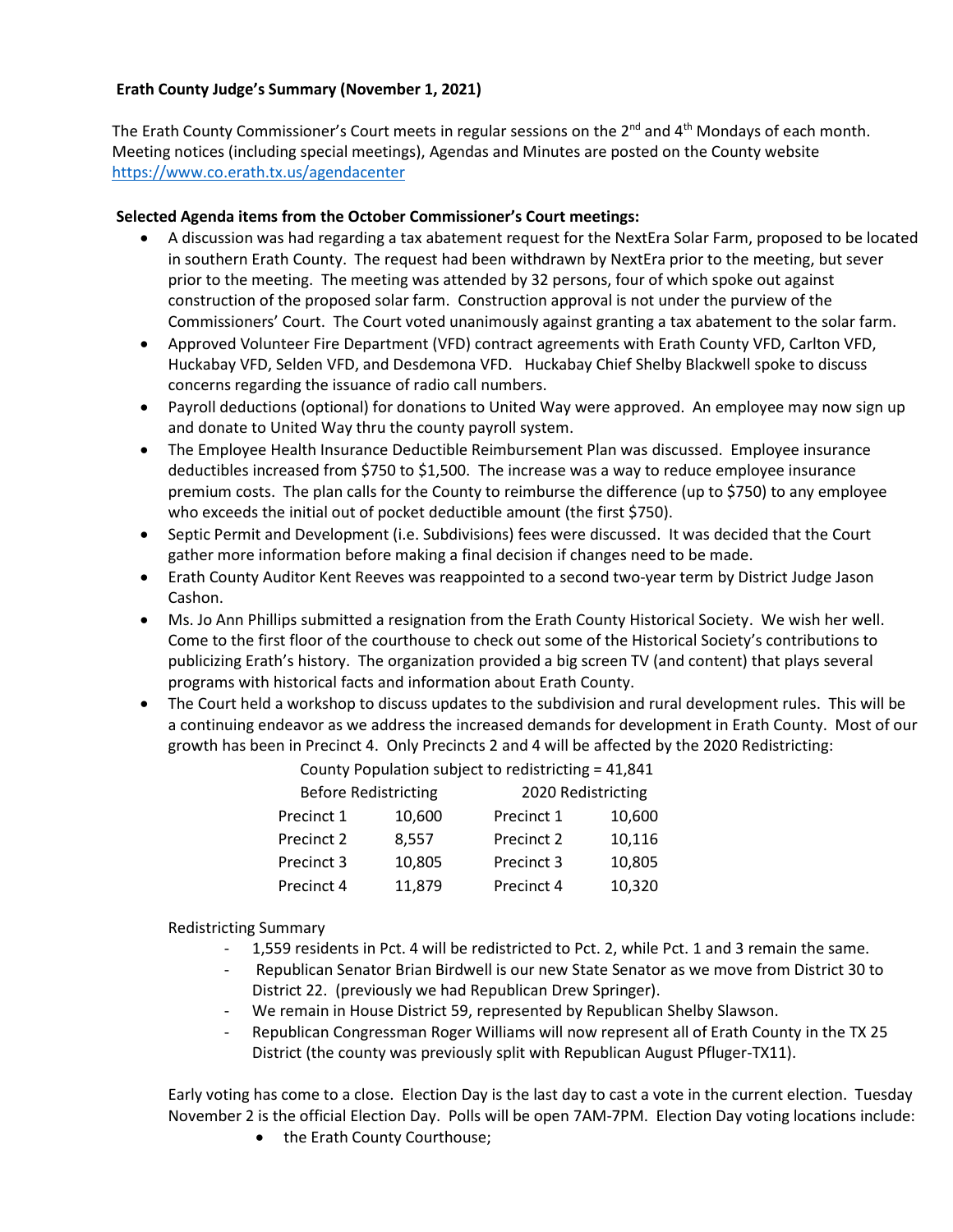- Dublin County Annex at 219 Grafton in Dublin TX ;
- Texas Bank at 988 Wolfe Nursery Road;
- Texas AgriLife at 1229 N. US Hwy 288 Voting locations can be found at [https://www.co.erath.tx.us/DocumentCenter/View/2618/Nov-2021-Voting-Locations-and-](https://www.co.erath.tx.us/DocumentCenter/View/2618/Nov-2021-Voting-Locations-and-Hours-PDF)[Hours-PDF](https://www.co.erath.tx.us/DocumentCenter/View/2618/Nov-2021-Voting-Locations-and-Hours-PDF)

Check out Erath County Jobs on our website:<https://www.co.erath.tx.us/Jobs.aspx> Current job openings include: Assistant County Attorney, Deputy Treasurer, Dispatcher, Investigator, Emergency Medical Technician, Maintenance Worker, Jailer, and Patrol Deputy,

*Old news…..*

- 1882 The Stephenville High School is progressing finely, with an attendance of one hundred and thirty students. *(The Stephenville Empire, Stephenville, Erath County, Texas, Saturday Oct. 28, 1882)*

- 1898 Henry Williams, who killed Editor Austin King at Stephenville, Erath County, has been sentenced to 18 years in the penitentiary. The world will please note that it's against the law to kill editors. (*The Nacogdoches Plaindealer, Nacogdoches, Tex, Dec. 1, 1898 – vm)*

- 1899 Bluffdale, Tex., Nov. 9 - Tom Wright will be hanged at Stephenville tomorrow for the murder of Constable Adams at Dublin. The governor has declined to commute the sentence to life time imprisonment. Mr. J. C. Adams, son of the murdered Adams at Dublin is in our town making an effort to establish a newspaper to be known as the Paluxy Valley News. *(Fort Worth Morning Register, November 10, 1899, page 1, transcribed by Peggy Thompson)*



Citizens are invited to attend and are welcome to address the Commissioner's Court by signing up to speak. Signing up to speak can be done on site just prior to the meeting being called to order. Arrive a few minutes early.

Please call me with any questions. Let me know how we can better serve you.

You may contact my office with any opinions or suggestions at (254) 965-1415, or send me an email at countyjudge@co.erath.tx.us We are here to serve you, until next time –

fons Caupos Regards,

Alfonso Campos – Erath County Judge



Keep up with Erath County alerts thru the "Alert Center". Be instantly notified of alerts and emergencies in the area by subscribing at <https://www.co.erath.tx.us/AlertCenter.aspx>